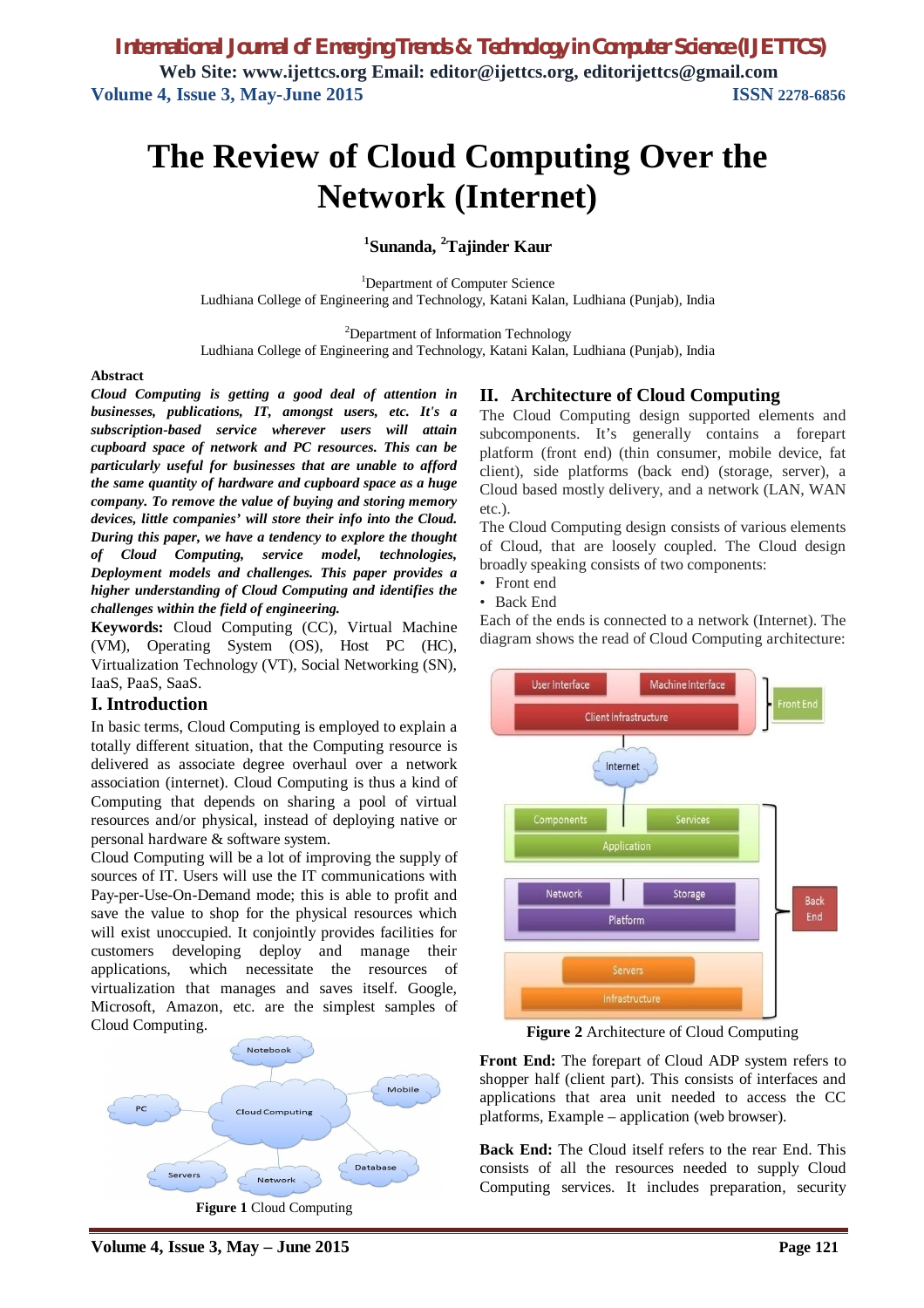mechanism, Brobdingnagian (huge) info, infrastructure, VMs, storage, services, servers, models etc.

#### **III. Technologies of Cloud Computing**

There are area unit sure technologies operating once the Cloud Computing platforms, creating Cloud Computing versatile, reliable, and usable. These technologies area unit shown in below figure:



**Figure 3** Technologies for Cloud Computing

**1. Virtualization:** Virtualization stands to make a virtual version of a machine, as an example a network, server, and device. It's a way that splits a physical laptop into many parts or fully isolated machines normally called guest machines or virtual machines (VM). An assortment of virtual machines will run on a number laptop, to each one possessing its own applications and OS. This presents an illusion to the processes on these virtual machines as if they are running on a corporal laptop, that area unit sharing the physical hardware of the host machine truly. The software system that permits multiple OS's to use the hardware of the physical machine is termed a sway program or hypervisor. Hypervisors sit between OS's of the host machine and also the virtual surroundings.





**2. Service-Oriented Architecture (SOA):** Service-Oriented design facilitates to use appliances as a service for different applications, regardless the kind of shops, product or technology. It makes attainable to exchange the info between applications of various retailers while



**Figure 5** Service-Oriented Architecture

**3. Grid Computing:** Grid Computing refers to distributed Computing, within which a collection of computers from varied locations area unit connected with each other to accomplish a perennial goal. These laptop resource area units geographically spread and heterogeneous. Grid Computing breaks advanced task into miniature items, that area unit distributed to CPUs that reside at intervals the grid.



**Figure 6** Grid Computing

**4. Utility Computing:** It's a service provisioning model within which a supplier makes infrastructure management and Computing resources existing to the

not extra programming or creating amendments to services. The CC SOA is shown in the diagram below: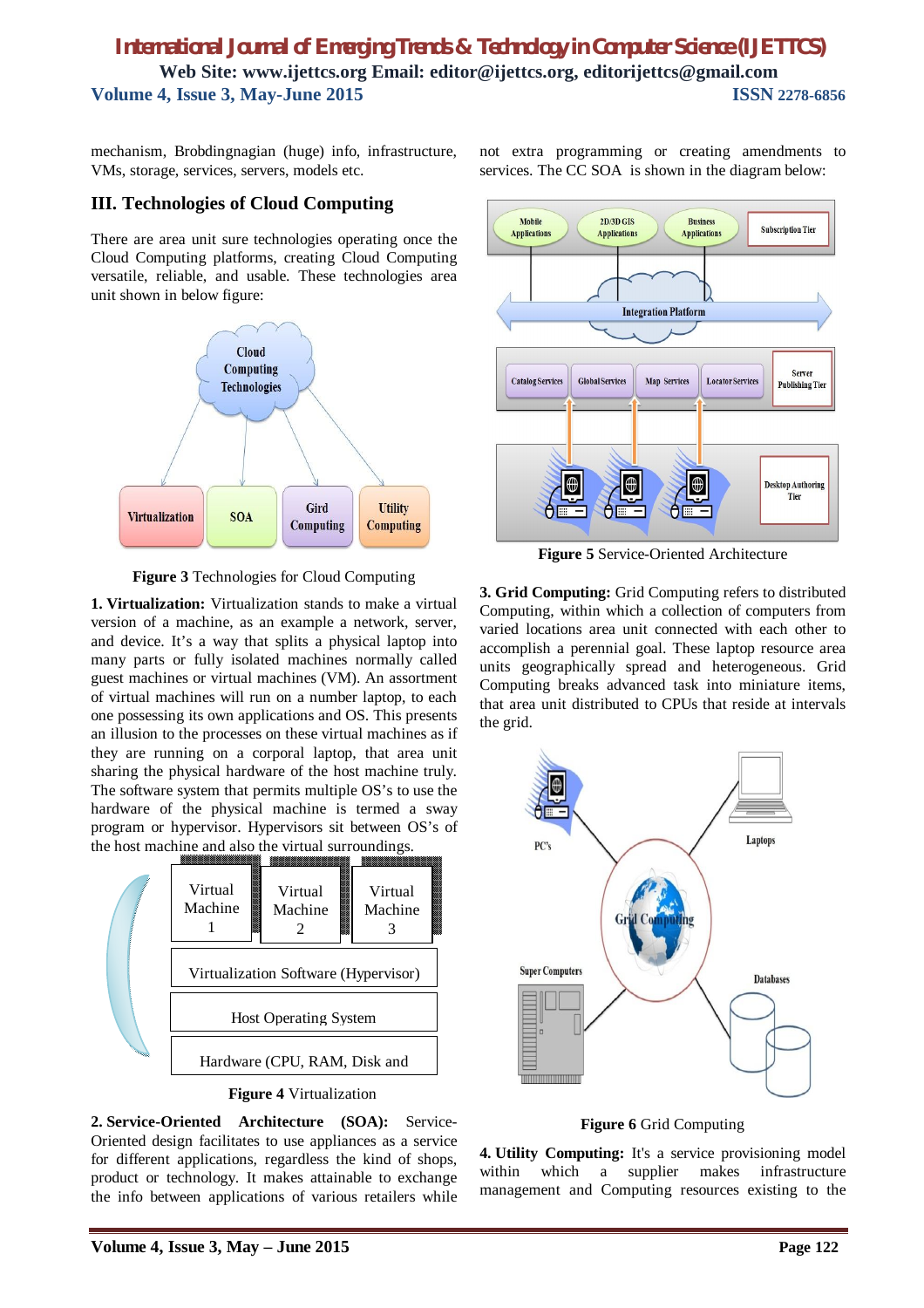client pro re nata (need), and charges them for specific usage instead of a flat rate.

#### **IV. Infrastructure of Cloud Computing**

The Infrastructure of CC consists of Cloud management software system, servers, storage devices, network, readying software system, and platform virtualization.



**Figure 7** Components of Cloud Infrastructure

- **Hypervisor:** One among several virtualization techniques, hypervisor permit multiple OS's, termed guests, to run at the same time on an HC, a feature referred to as hardware virtualization. It permits sharing instance of the only physical of Cloud resources between many tenants.
- **Management Software:** It helps to sustain and represent the infrastructure.
- **Deployment Software:** It helps to prepare and amalgamate the applying on the Cloud.
- **Network:** It's the most elements that permit connecting Cloud services on the net. It's conjointly attainable to deliver N/W as a utility over the net, which implies, the consumer will customize the network route and protocol.
- **Storage:** Cloud keeps multiple replacements of storage. If one among the storage sources fails, then it may be extracted by each other, which make Cloud Computing additional reliable.
- **Servers:** The server helps to figure out the resource sharing and offers alternative services as an example resource allocation and de-allocation, observation the resources, providing security etc.

#### **V. The Models of Cloud Deployment**

This half explains the models of Cloud readying. A Cloud may be deployed victimization anyone of the below mentioned models:



**1. Public Cloud:** Public Cloud permits systems & services to the general public, which might be simply accessible. The term "public" doesn't mean free invariably, it may be fairly cheap or unengaged to use. Within the public Cloud, it doesn't mean the info of the user is seen by everybody. It generally provides an access management mechanism for his or her shoppers. It provides high measurability, location independence, variableness, flexibility, and price effective setting to the shoppers.

**2. Private Cloud:** Private Cloud is totally different from the general public Cloud; it permits systems & services to be accessible inside the organization will not the restriction of legal necessities & exposure of security, network information measure that the general public Cloud services may entail. It's operated inside the only organization. It should be managed internally by a third party or by the organization itself. The personal Cloud offers several of the advantages of a public Cloud.

**3. Hybrid Cloud:** Hybrid Cloud could be a mixture of public and personal Cloud. Noncritical activities square measure performed mistreatment public Cloud whereas the crucial activities square measure performed mistreatment personal Cloud. It provides high measurability, dependability, flexibility, and price effective atmosphere to the purchasers.

**4. Community Cloud:** It permits system and services to be accessible by a cluster of associations. It shares the infrastructure between many organizations from an actual community. It's going to be managed internally by organizations or by the third-party. It provides the varied advantages like price effective, sharing among organizations and security.

#### **VI. Service Model types of Cloud**

This half explains the varied service models of Cloud. A Cloud will be serviceable in three types of models: - IaaS, PaaS, SaaS.



**Figure 9** Service Model types of Cloud

**Volume 4, Issue 3, May – June 2015 Page 123**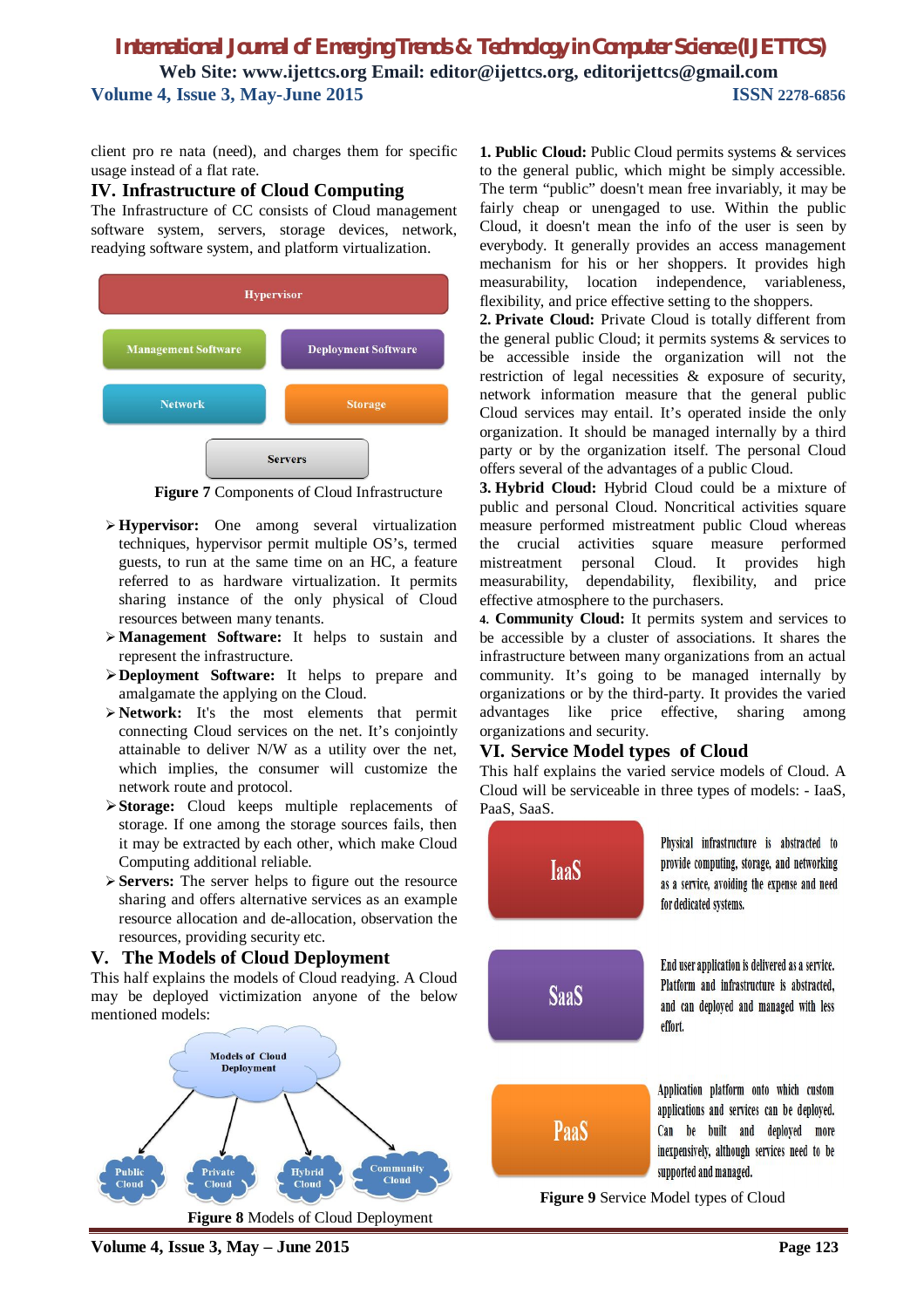**1. Infrastructure as a Service (IaaS):** Cloud customer's management and manage the systems in tenures of the OS's, applications, storage, and network property, however doesn't team management the infrastructure of the Cloud. So as to integrate /decompose physical resources in AN ad-hoc manner to satisfy growing or shrinking resource demand from Cloud customers is being done by VT, which is wide utilized in IaaS. AN example of IaaS is Amazon's EC2.

**2. Software as a Service (SaaS):** Cloud customers purchase the power to access and use an application or service that is hosted within the Cloud. The Salesforce.com is a benchmark paradigm of this, wherever necessary data for the interaction between the patron and also the service is hosted as a part of the service within the Cloud. The SaaS, Cloud provides the facilities to realize economies of scale and optimization of speed, security, handiness, disaster recovery and maintenance. The samples in SaaS square measure Google Mail, Google Docs, then forth.

**3. Platform as a Service (PaaS):** Cloud customers purchase access to platforms, enabling them to deploy their own software system and applications within the Cloud. The OS's and network access isn't coping by shopper (consumer), and there can be constraints on those applications will be deployed. The distinction between SaaS and PaaS is that SaaS solely hosts completed Cloud applications, whereas PaaS offers a development platform that hosts each completed and in-progress Cloud applications. AN example of PaaS is Google AppEngine.

## **VII. Cloud Computing Applications**

Cloud Computing has numerous applications in the majority the fields, for instance business, amusement, SN, data storage, management, GPS, education, art and indulgence, etc. a number of the wide notable Cloud Computing applications square measure mentioned here during this paper:

- Business Applications: the thought of CC has created businesses additional cooperative and straightforward by incorporating numerous apps like MailChimp, Chatter, and Google Apps for business, and Quickbooks.
- Data Storage and Backup: Box.com, Mozy, Joukuu square measures the applications, giving information storage and backup services in Cloud.
- Management Applications: Their square measure apps offered for managing task like time pursuit, organizing notes.
- Social Applications: Their Square measure many social networking services providing websites like Facebook, Twitter, etc.
- Entertainment Applications: the instance of this application is Audiobox.fm, which provides streaming services like music will be held on on-line and might be competing from the Cloud.

 Art Application: Moo is that the example of art application, that offers art services like planning and company cards, postcards and minicards.

### **VIII. Cloud Computing Challenges**

Cloud Computing an emerging technology, has placed several challenges in numerous aspects. A number of this square measure shown within the following diagram:



**Figure 10** Cloud Computing Challenges

**1. Security and Privacy:** The Security and Privacy of data is that the biggest challenge to the CC. Security and privacy problems are overcome by utilizing encoding, security hardware and security applications.

**2. Reliability and Availability:** it's necessary for Cloud systems to be reliable and sturdy as a result of most of the companies' square measure currently turning into addicted to services provided by third-party. As its net native nature, Cloud systems permit users to access the system (e.g. applications, services) from anyplace. Two methods, redundancy and hardening, square measure primarily accustomed enhance the provision of the Cloud system or applications hosted thereon.

**3. Interoperability:** Application on one platform ought to be ready to incorporate services from supplementary platform. It's created attainable via net services. However, writing such WS (web services) is extremely advanced.

**4. Computing Performance:** The delivery of intensive knowledge applications on Cloud needs high N/W information measure, which ends in high price. If done at the scanty information measure, then it doesn't meet the specified Computing performance of Cloud application.

**5. Portability:** There must not be distributer lock-in. However, it's not nevertheless created attainable as a result of every of the Cloud suppliers uses totally different normal languages for his or her platforms.

## **IX. Conclusion**

Now recent days, Cloud Computing is turning into a large hanging original, particularly for big enterprises. It's dramatically dynamic the state of affairs of IT and